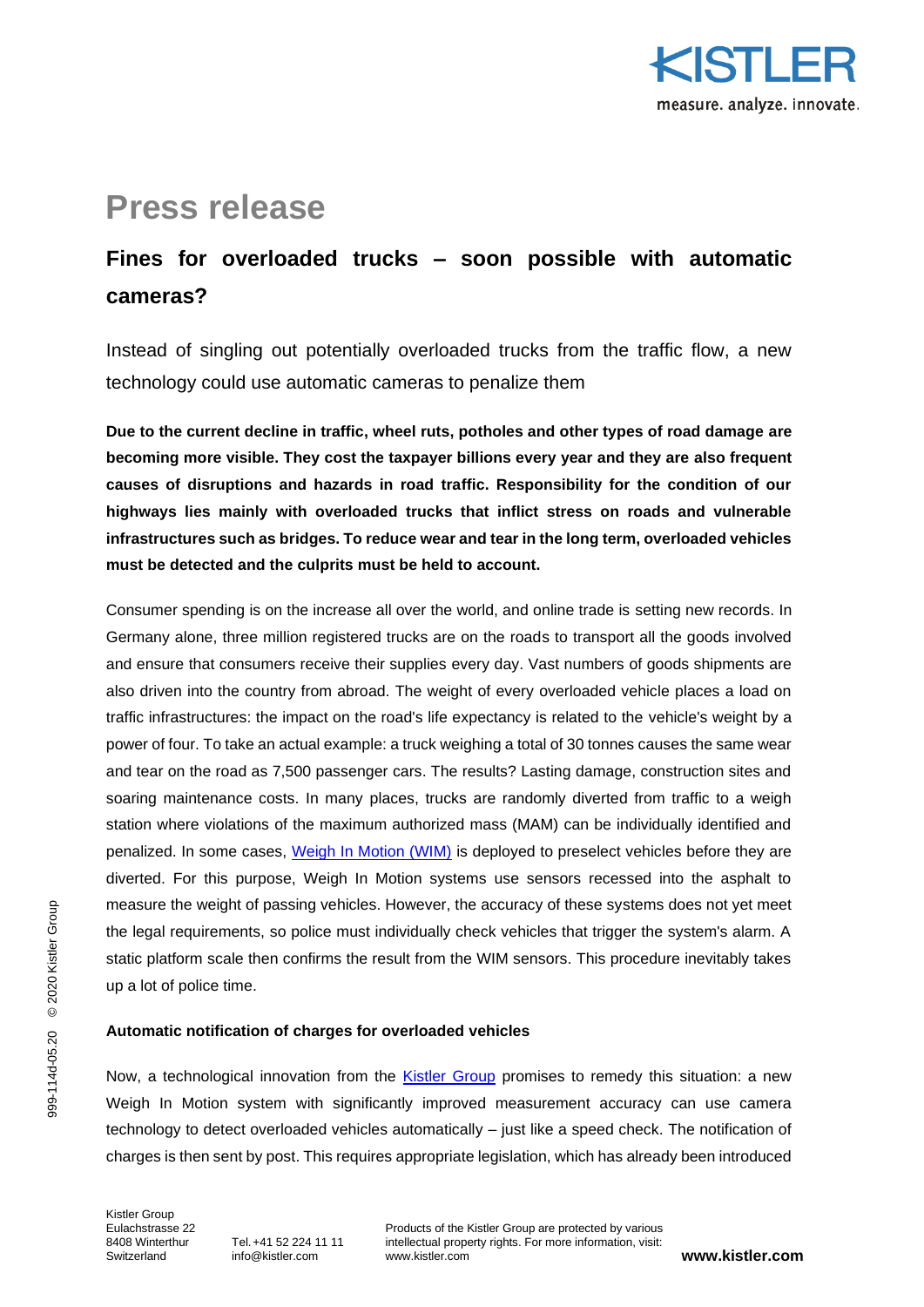

in several European countries. Why is this system more reliable? Because it is based on a new type of sensor that measures the vehicle's exact weight – irrespective of road quality, speed or the angle at which the vehicle passes the sensors. Data is transmitted digitally to ensure added protection against signal interference. Another advantage: the WIM system no longer disrupts the traffic flow. Drivers only realize that their truck was just weighed because of the flash from the camera. In the future, it will also be possible to use WIM systems to detect inadequate tire pressure. As well as reducing tire lifetimes, insufficient pressure makes the braking distance longer. It also entails the risk of overheating, which can cause parts of tires to become detached.

The new system has already been tested on some Swiss roads and at the Kefikon experimental center. In April 2020, it will be presented to the public for the first time at the Intertraffic trade fair in Amsterdam and shortly afterwards, it will undergo further testing on Switzerland's motorways. Deployment of this technology on main arterial routes could very quickly boost traffic safety – and it could also have a deterrent effect on trucking companies that overload their vehicles in an attempt to save money at the taxpayer's expense.



## **Image material (please name the Kistler Group as picture source)**

Between 2000 and 2018, road freight transport in Germany grew by 44 percent to over 500 billion tonne kilometers

Data source: Bundesministerium für Verkehr, Bau und Stadtentwicklung, DIW (Deutsches Institut für Wirtschaftsforschung)